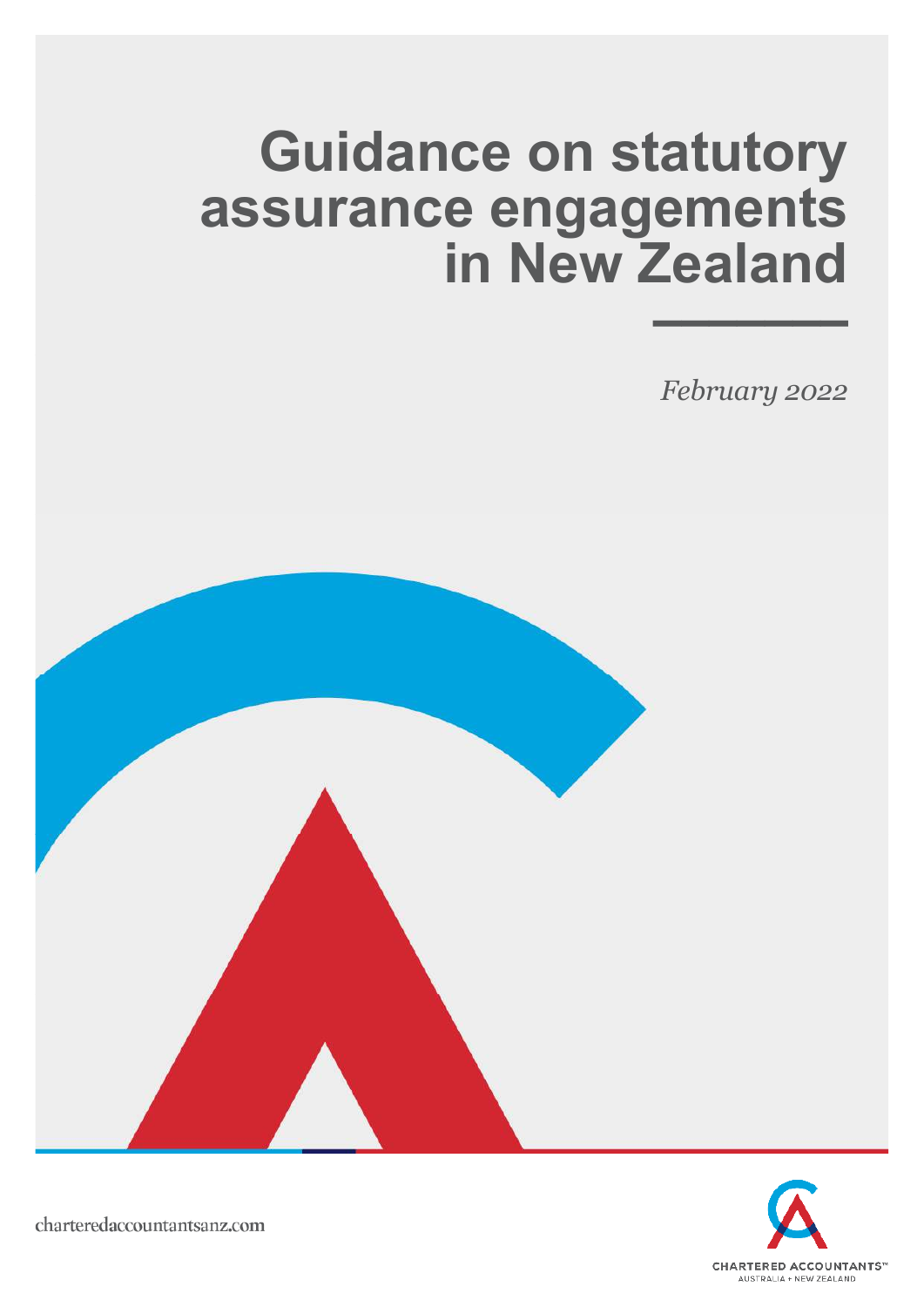# **Auditor qualifications**

The framework for *who* can perform assurance engagements in New Zealand is as follows:

| <b>Type of assurance engagement</b>                | <b>Minimum qualification required</b>                      |
|----------------------------------------------------|------------------------------------------------------------|
| Financial Market Conduct audits                    | Licensed auditor                                           |
| Statutory assurance engagements                    | Qualified auditor                                          |
| Other assurance engagements pursuant to<br>statute | Chartered Accountant with a Certificate of Public Practice |
| Non-statutory assurance engagements                | Chartered Accountant (so long as below fixed fee level)    |

# **Financial Market Conduct audits**

Audits and certain other assurance engagements under the Financial Markets Conduct (FMC) Act 2013 and related regulations (FMC audits)<sup>[1](#page-1-0)</sup> must be performed by a licensed auditor or a registered audit firm. Members and firms in New Zealand can apply to us<sup>[2](#page-1-1)</sup> for licensing and registration if they meet the [Prescribed Minimum Standards](https://www.fma.govt.nz/news-and-resources/reports-and-papers/ara-prescribed-minimum-standards-and-conditions/) set by the Financial Markets Authority (FMA). Auditors and firms based outside New Zealand can apply to the FMA for licensing and registration. The Companies Office maintains a register of all licensed auditors and registered audit firms on its [website](https://www.companiesoffice.govt.nz/all-registers/auditors/auditors-register/).

# **Statutory assurance engagements**

Some legislation requires an assurance engagement to be carried out by a qualified auditor. Where this is the case, it is called a 'statutory assurance engagement'. The New Zealand Institute of Chartered Accountants (NZICA) is able to recognise New Zealand resident members of Chartered Accountants Australia and New Zealand (CA ANZ) as qualified auditors if they meet the requirements of [section 36](http://www.legislation.govt.nz/act/public/2013/0101/latest/DLM4632946.html) of the Financial Reporting Act 2013. Limited companies can also be granted recognition. Qualified auditors may also perform statutory assurance engagements through a partnership and no separate recognition is needed for the firm. Qualified auditors cannot perform a statutory assurance engagement through a limited partnership or other type of entity. A licensed auditor is automatically considered to be a qualified auditor and does not need to apply for separate recognition. However, some licensed auditors have chosen to apply for recognition so that they may be included on the register of qualified auditors on our [website.](https://www.charteredaccountantsanz.com/find-a-ca/search-results-for-a-ca?country=New%20Zealand&selectedType=Qualified%20Auditor&postcode=new%20zealand&formType=specifications&limit=500&name=&business=) Overseas auditors must apply to the Companies Office for recognition, regardless of whether they are eligible to act as an auditor in another country (e.g., an RCA in Australia). However, the Companies Office cannot recognise overseas companies. The Companies Office maintains a register of approved overseas auditors on its [website](https://www.companiesoffice.govt.nz/all-registers/approved-overseas-auditors-and-associations-of-accountants/approved-overseas-auditors/).

### **Other assurance engagements pursuant to statute**

New Zealand resident members of CA ANZ are required to hold the Chartered Accountant (CA) designation, and have a Certificate of Public Practice (CPP) in accordance with [paragraph 10.5 of the](https://www.charteredaccountantsanz.com/-/media/a5b7058cb6e1467bb30894eb06bf83c3.ashx)  [NZICA Rules i](https://www.charteredaccountantsanz.com/-/media/a5b7058cb6e1467bb30894eb06bf83c3.ashx)n order to carry out 'assurance engagements pursuant to statute'. This is where legislation, including overseas legislation, requires an assurance engagement, regardless of whether it must be carried out by a 'qualified auditor'.



2



<span id="page-1-0"></span><sup>&</sup>lt;sup>1</sup> As defined in **section 6** of the Auditor Regulation Act 2011

<span id="page-1-1"></span><sup>&</sup>lt;sup>2</sup> Licensing and registration is by the NZICA, the regulatory body in New Zealand. The NZICA is an accredited body under the Auditor Regulation Act 2011 for this purpose.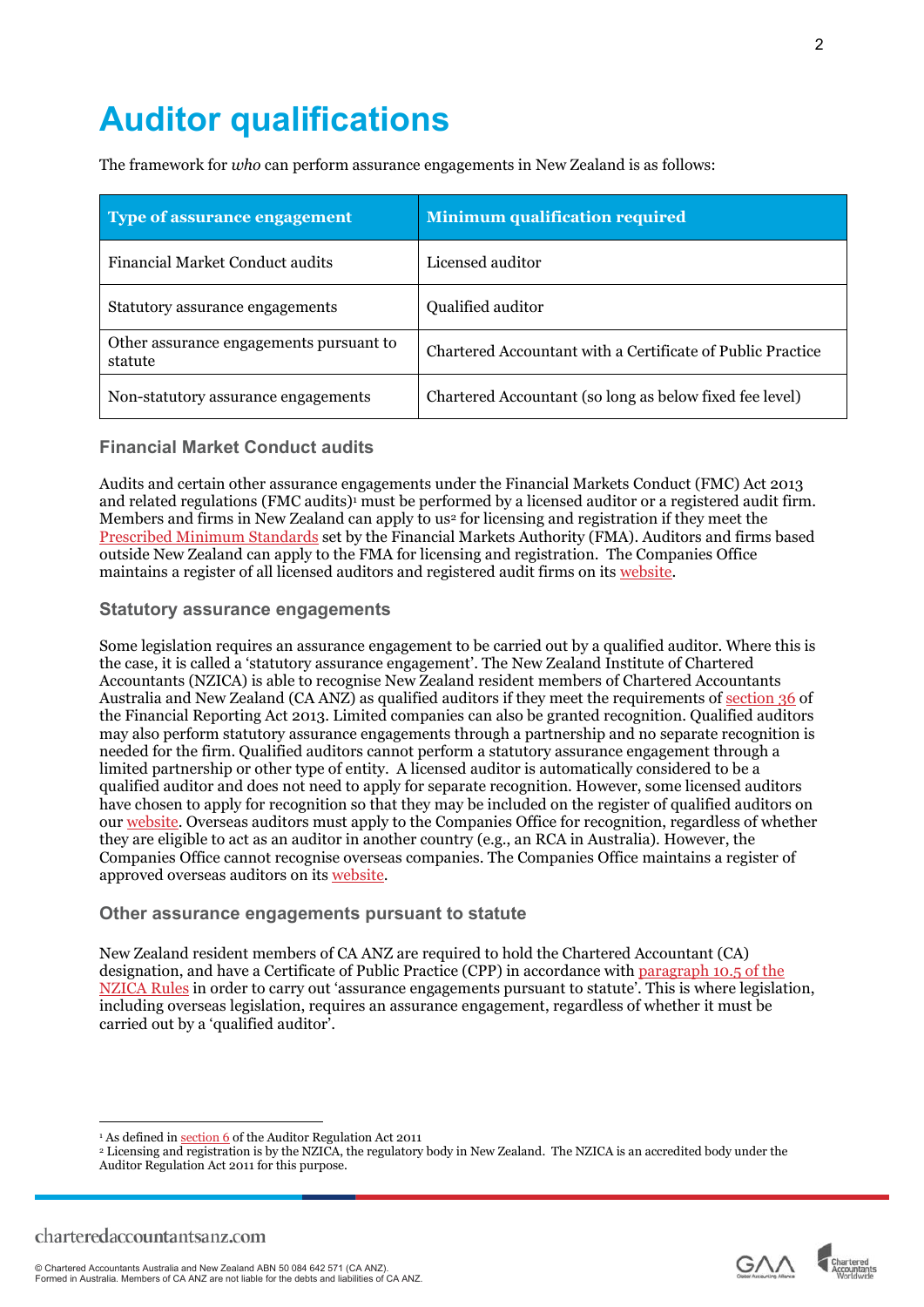### **Non-statutory assurance engagements**

This includes voluntary assurance engagements or other externally or internally imposed assurance requirements that are not in legislation. Internally imposed requirements are those contained within an entity's founding documents, for example, a company constitution or a trust deed. Externally imposed requirements may be contained within contracts, for example, a grant agreement. [Paragraph 10.5 of the](https://www.charteredaccountantsanz.com/-/media/a5b7058cb6e1467bb30894eb06bf83c3.ashx)  [NZICA Rules r](https://www.charteredaccountantsanz.com/-/media/a5b7058cb6e1467bb30894eb06bf83c3.ashx)equires New Zealand resident members of CA ANZ carrying out an assurance engagement that is not required by law to hold the CA designation. However [Appendix IV, paragraph 2.9 of the NZICA](https://www.charteredaccountantsanz.com/-/media/a5b7058cb6e1467bb30894eb06bf83c3.ashx)  [Rules r](https://www.charteredaccountantsanz.com/-/media/a5b7058cb6e1467bb30894eb06bf83c3.ashx)equires members to hold a CPP where gross fees of greater than \$13,000 (excluding GST) are earned in any period of twelve consecutive months.

### **Application to public sector audits**

All public sector entities are required by law or regulation to have an audit. Under the *Public Audit Act 2001* the Auditor-General is the auditor of all public sector entities but may appoint other auditors to act on their behalf. The Auditor-General may require such auditors to be licensed or qualified.



3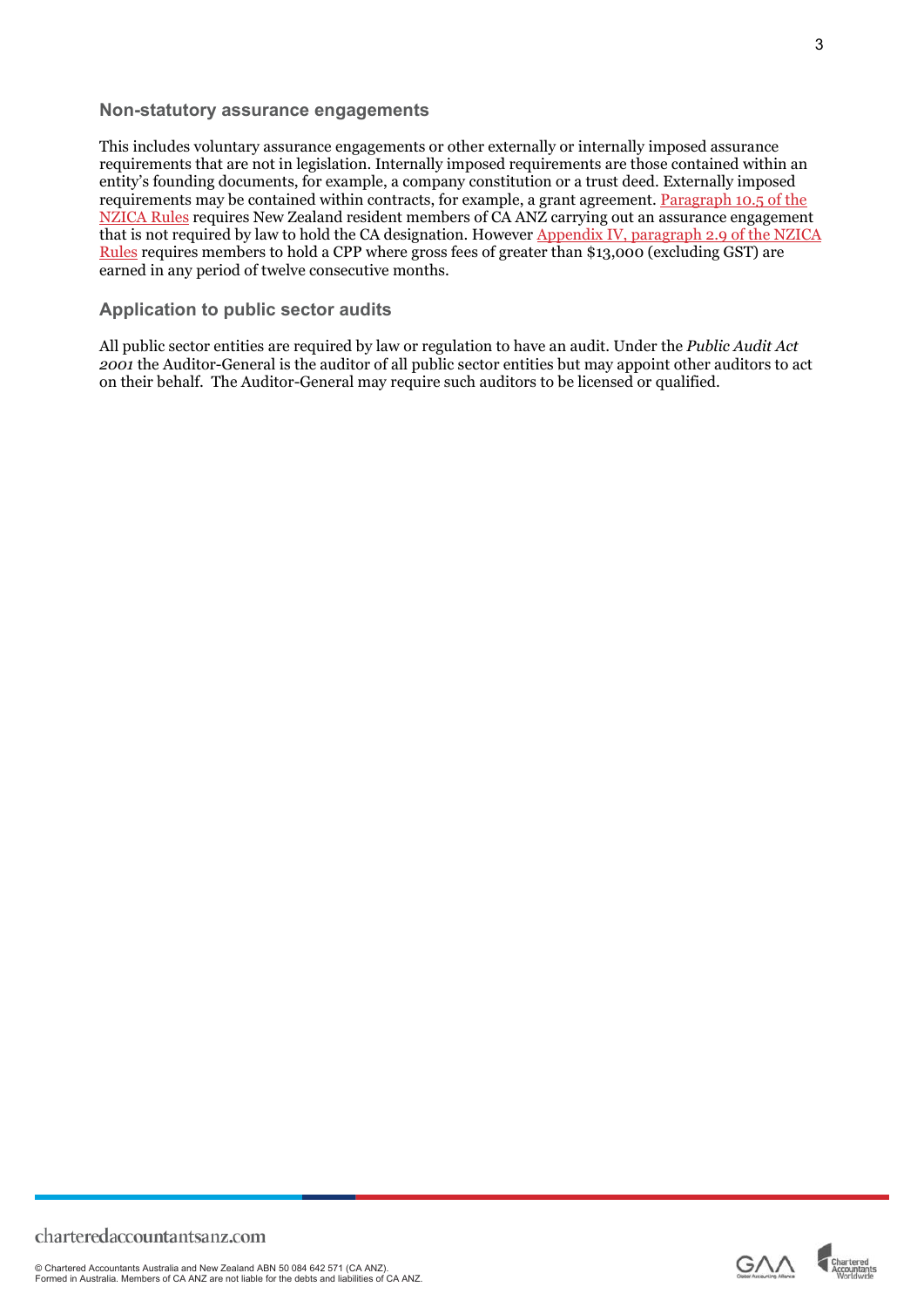# **Requirements for common entity types**

Determining whether an entity has a statutory assurance requirement is not always straight forward. The following table provides a summary of assurance requirements and auditor qualification requirements for some common types of entities in New Zealand. This guidance is not intended to be exhaustive. As legislative requirements change, members should confirm the current requirements.

We recommend that the acceptance and continuance procedures prior to commencing an assurance engagement should include consideration of the assurance requirements that apply and checking that the auditor's understanding of this is based on the latest version of the requirements.

| <b>Entity type</b>                                                     | <b>Assurance requirement</b>                                                                                                                                                                                                                                                                     | <b>Audit qualification</b><br>requirement                             |  |
|------------------------------------------------------------------------|--------------------------------------------------------------------------------------------------------------------------------------------------------------------------------------------------------------------------------------------------------------------------------------------------|-----------------------------------------------------------------------|--|
| <b>Financial Markets Conduct Act 2013</b>                              |                                                                                                                                                                                                                                                                                                  |                                                                       |  |
| <b>Financial Market</b><br>Conduct (FMC)<br>reporting entity           | Section $461D$ – Audit of financial statements                                                                                                                                                                                                                                                   | Section 9 of the Auditor<br>Regulation Act 2011 - Licensed<br>auditor |  |
| <b>Companies Act 1993</b>                                              |                                                                                                                                                                                                                                                                                                  |                                                                       |  |
| Large <sup>(a)</sup> overseas<br>company                               | Section $206(1)(c)$ – Audit of financial<br>statements. Plus if the NZ business is also<br>large <sup>(b)</sup> , the financial statements for the NZ<br>business (prepared as if that business were<br>conducted by a company formed and<br>registered in New Zealand) must also be<br>audited. |                                                                       |  |
| Large <sup>(c)</sup> NZ company                                        | Section $206(1)(a)$ – The default requirement is<br>for an audit of financial statements. But it can<br>opt out under section 207J if shareholders who<br>between them hold 95% or more of the voting<br>rights approve a resolution.                                                            | Section $207(1)$ – Qualified auditor                                  |  |
| Non-large <sup>(c)</sup> NZ<br>company with 10 or<br>more shareholders | Section $206(1)(d)$ – The default requirement is<br>for an audit of financial statements. But it can<br>opt out under section 207I if shareholders who<br>between them hold 95% or more of the voting<br>rights pass a resolution.                                                               |                                                                       |  |
| Non-large(c) NZ<br>company with less<br>than 10 shareholders           | Section $206(1)(e)$ – The default requirement is<br>for no audit of financial statements. But it can<br>opt in under section 207K if shareholders who<br>between them hold 5% or more of the voting<br>rights pass a resolution.                                                                 |                                                                       |  |





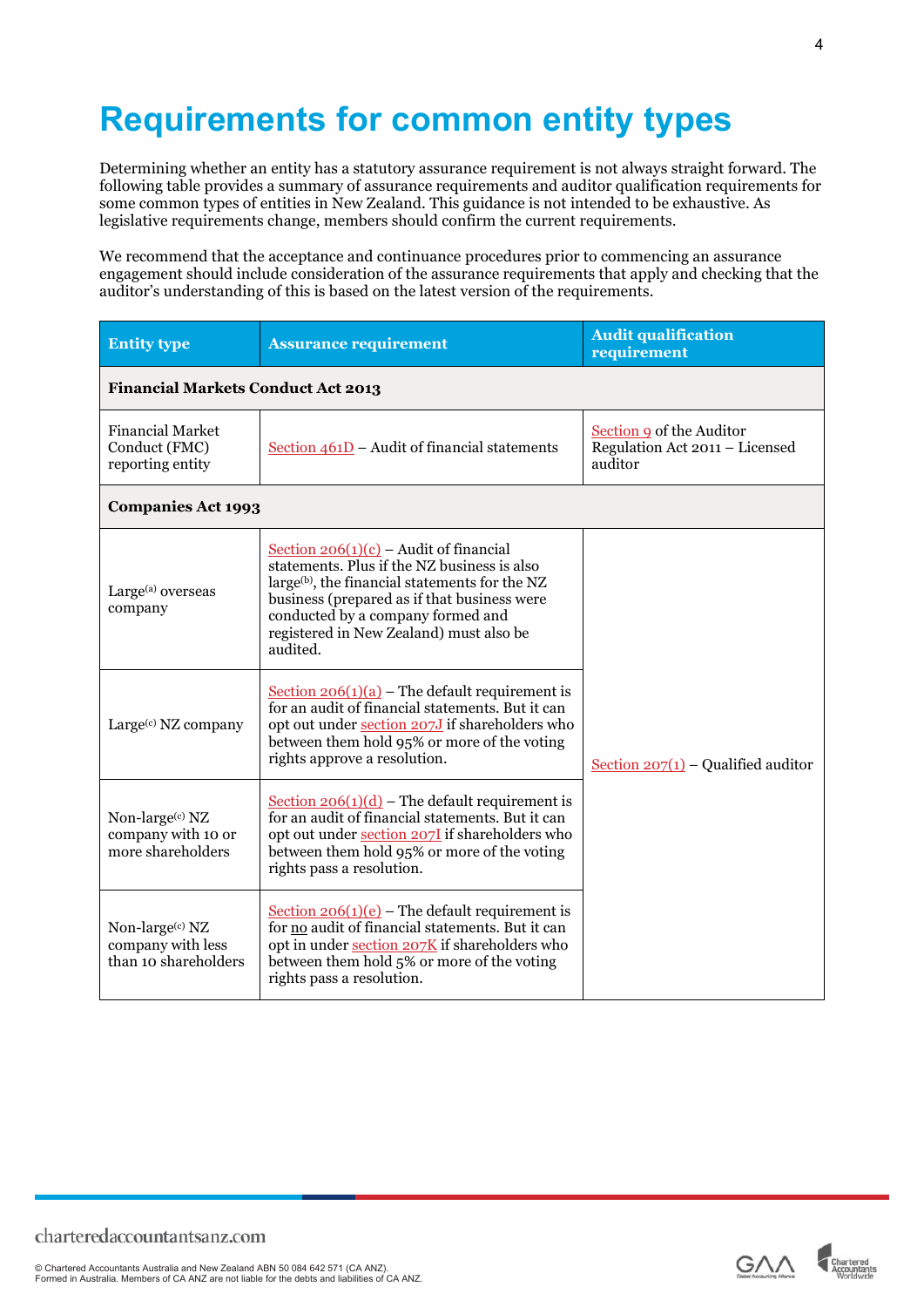| <b>Charities Act 2005</b>                                                        |                                                                                                                                                                                                                                                |                                                  |  |
|----------------------------------------------------------------------------------|------------------------------------------------------------------------------------------------------------------------------------------------------------------------------------------------------------------------------------------------|--------------------------------------------------|--|
| Large <sup>(d)</sup> registered<br>charity                                       | Section $42C(2)(a)$ – Audit of financial<br>statements                                                                                                                                                                                         | Section $42C(2)(a)$ – Qualified<br>auditor       |  |
| Medium <sup>(e)</sup> registered<br>charity                                      | Section $42C(2)(b)$ – Review of financial<br>statements at a minimum, but can opt up to an<br>audit                                                                                                                                            | Section $42C(2)(b)$ – Qualified<br>auditor       |  |
| Non-large <sup>(d)</sup> and non-<br>medium <sup>(e)</sup> registered<br>charity | None in statute                                                                                                                                                                                                                                | CA (and maybe a CPP depending<br>on fees earned) |  |
| <b>Limited Partnerships Act 2008</b>                                             |                                                                                                                                                                                                                                                |                                                  |  |
| Large <sup>(c)</sup> limited<br>partnership                                      | Section $75A$ – The default requirement is for<br>an audit of financial statements. But it can opt<br>out under section 75G if partners who together<br>have contributed at least 95% of the capital<br>pass a resolution.                     | Section $75A(1)$ – Qualified auditor             |  |
| Non-large <sup>(c)</sup> limited<br>partnership                                  | Section $75A$ – The default requirement is for<br>no audit of financial statements. But it can opt<br>in under section 75F if partners who together<br>have contributed at least 5% of the capital pass<br>a resolution.                       |                                                  |  |
| <b>Partnership Law Act 2019</b>                                                  |                                                                                                                                                                                                                                                |                                                  |  |
| Large $(c)$ partnership                                                          | Section $61(1)$ – The default requirement is for<br>an audit of financial statements. But it can opt<br>out under section 64 if partners who together<br>are entitled to share in $\geq 95\%$ of the capital<br>pass a resolution.             | Section $61(1)$ – Qualified auditor              |  |
| Non-large(c)<br>partnership                                                      | None in statute                                                                                                                                                                                                                                | CA (and maybe a CPP depending<br>on fees earned) |  |
| <b>Unit Titles Act 2010</b>                                                      |                                                                                                                                                                                                                                                |                                                  |  |
| Body corporate                                                                   | Section $132(2)$ – The default requirement is for<br>an audit or review of financial statements or<br>for an agreed-upon procedures engagement.<br>But it can opt out under section 132(8) if<br>members pass a special resolution at the AGM. | Section $132(7)$ – Qualified auditor             |  |



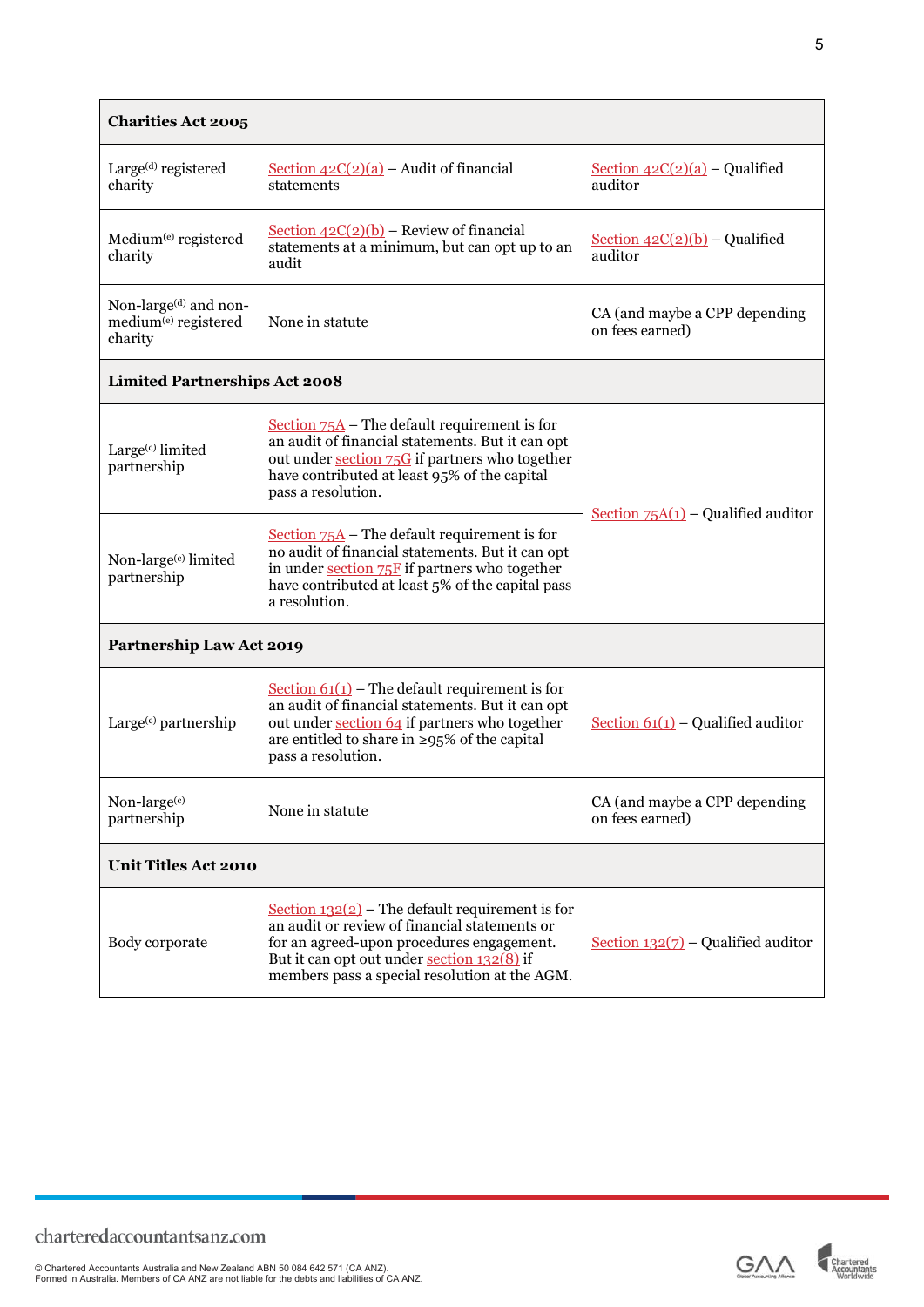| <b>Industrial and Provident Societies Act 1908</b>                               |                                                                                                                                                                                                                                                                                                                                                           |                                                                                                                                                                                                        |  |  |
|----------------------------------------------------------------------------------|-----------------------------------------------------------------------------------------------------------------------------------------------------------------------------------------------------------------------------------------------------------------------------------------------------------------------------------------------------------|--------------------------------------------------------------------------------------------------------------------------------------------------------------------------------------------------------|--|--|
| Large <sup>(c)</sup> industrial and<br>provident society                         | Section $8E$ – The default requirement is for an<br>audit of financial statements. But it can opt out<br>under section 8L if members pass a resolution<br>at a meeting.                                                                                                                                                                                   |                                                                                                                                                                                                        |  |  |
| Non-large(c)<br>industrial and<br>provident society                              | Section $8E$ – The default requirement is for an<br>audit of financial statements. However it can<br>opt out of preparing financial statements<br>under section 8K if members pass a resolution<br>at a meeting. If it does prepare financial<br>statements, it can opt out of an audit under<br>section 8K if members pass a resolution at a<br>meeting. | Section $8E(2)$ – Qualified auditor                                                                                                                                                                    |  |  |
| Friendly Societies and Credit Unions Act 1982                                    |                                                                                                                                                                                                                                                                                                                                                           |                                                                                                                                                                                                        |  |  |
| Friendly society that<br>is a specified not-for-<br>profit entity <sup>(f)</sup> | Section $64A$ – Audit of financial statements                                                                                                                                                                                                                                                                                                             | Section $64A(1)$ – Qualified auditor                                                                                                                                                                   |  |  |
| Friendly society that<br>is not a specified not-<br>for-profit entity(f)         | None in statute                                                                                                                                                                                                                                                                                                                                           | Ordinarily a CA (and maybe a CPP<br>depending on fees earned).<br>However, under section $64A(4)$ if<br>the entity's rules require an audit<br>then this must be undertaken by a<br>qualified auditor. |  |  |
| Te Ture Whenua Māori Act 1993                                                    |                                                                                                                                                                                                                                                                                                                                                           |                                                                                                                                                                                                        |  |  |
| Large <sup>(g)</sup> Māori<br>incorporation                                      | Section $277(1)$ – Audit of financial statements                                                                                                                                                                                                                                                                                                          | Section $277(4)$ – Qualified auditor                                                                                                                                                                   |  |  |
| Non-large <sup>(g)</sup> Māori<br>incorporation                                  | None in statute                                                                                                                                                                                                                                                                                                                                           | CA (and maybe a CPP depending<br>on fees earned)                                                                                                                                                       |  |  |
| Māori Trust Boards Act 1955                                                      |                                                                                                                                                                                                                                                                                                                                                           |                                                                                                                                                                                                        |  |  |
| Māori trust board                                                                | Section $31B(1)$ – Audit of financial statements                                                                                                                                                                                                                                                                                                          | Section $31B(2)$ – Qualified auditor                                                                                                                                                                   |  |  |
| <b>Gambling Act 1993</b>                                                         |                                                                                                                                                                                                                                                                                                                                                           |                                                                                                                                                                                                        |  |  |
| Class 4 gambling<br>operator                                                     | Section $107(2)(b)$ – Audit of financial<br>statements                                                                                                                                                                                                                                                                                                    | Section $107(6)$ – Qualified auditor                                                                                                                                                                   |  |  |





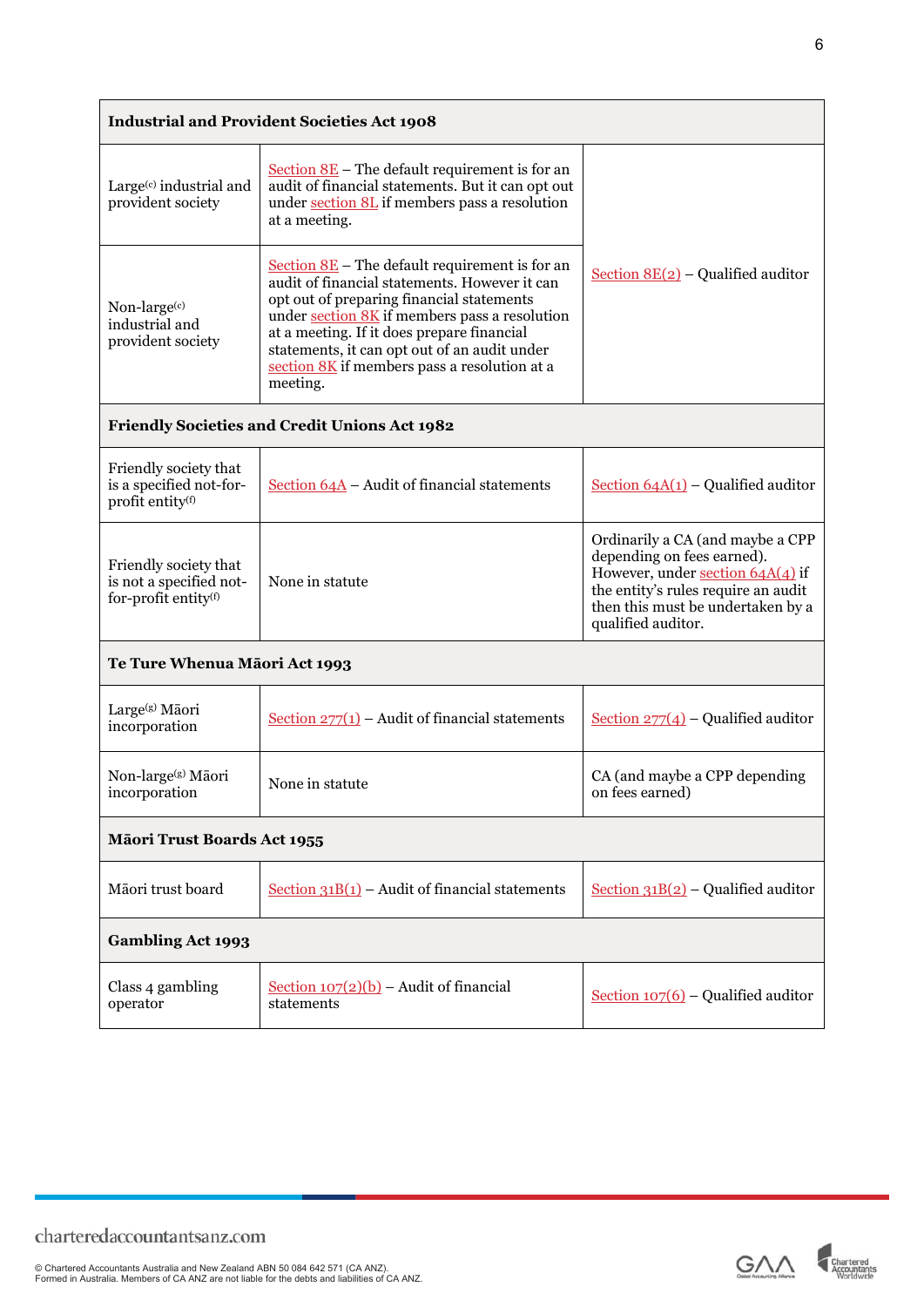| Real Estate Agents (Audit) Regulations 2009                          |                                                                                                                                                                                                         |                                                  |  |  |
|----------------------------------------------------------------------|---------------------------------------------------------------------------------------------------------------------------------------------------------------------------------------------------------|--------------------------------------------------|--|--|
| Real estate agent<br>trust account                                   | Section $9(1)$ – Assurance engagement<br>(compliance engagement) over the entity's<br>trust accounts                                                                                                    | Section $10(1)$ – Qualified auditor              |  |  |
| <b>Trusts Act 2019</b>                                               |                                                                                                                                                                                                         |                                                  |  |  |
| Trust                                                                | None in statute                                                                                                                                                                                         | CA (and maybe a CPP depending<br>on fees earned) |  |  |
| <b>Charitable Trusts Act 1957</b>                                    |                                                                                                                                                                                                         |                                                  |  |  |
| Charitable trust                                                     | None in statute (but the entity may be subject<br>to an audit requirement under other legislation<br>such as the Charities Act 2005 or the<br>Gambling Act 1993)                                        | CA (and maybe a CPP depending<br>on fees earned) |  |  |
| <b>Incorporated Societies Act 1908</b>                               |                                                                                                                                                                                                         |                                                  |  |  |
| Incorporated society <sup>3</sup>                                    | None in statute (but the entity may be subject<br>to an audit requirement under other legislation<br>such as the Charities Act 2005 or the<br>Gambling Act 1993)                                        | CA (and maybe a CPP depending<br>on fees earned) |  |  |
| <b>Education Act 1989</b>                                            |                                                                                                                                                                                                         |                                                  |  |  |
| Private training<br>establishment (PTE)                              | New Zealand Qualifications Authority -<br>Assurance engagement over entity's<br>compliance with the Education Act 1989, the<br>Student Fee Protection Rules 2013, and the<br>relevant Trust Deed.       | CA with a CPP                                    |  |  |
| Private early<br>childhood education<br>(ECE) centre                 | Ministry of Education - an ECE with revenue<br>of greater than \$80,000 is required to have its<br>financial statements audited, including specific<br>information on funding received from the<br>MoE. | CA (and maybe a CPP depending<br>on fees earned) |  |  |
| Anti-Money Laundering and Countering Financing of Terrorism Act 2009 |                                                                                                                                                                                                         |                                                  |  |  |
| Reporting entity <sup>4</sup>                                        | Section 59 - Assurance engagement<br>(compliance with requirements specifying<br>controls) over entity's risk assessment and<br>AML/CFT programme.                                                      | CA with a CPP                                    |  |  |



7

<span id="page-6-0"></span><sup>&</sup>lt;sup>3</sup> <u>Section 98</u> of the Incorporated Societies Bill proposes that 'certain societies' (to be prescribed by regulations) must have their financial statements audited by a qualified auditor

<span id="page-6-1"></span><sup>&</sup>lt;sup>4</sup> As defined in <u>section 5(1)</u> of the Anti-Money Laundering and Countering Financing of Terrorism Act 2009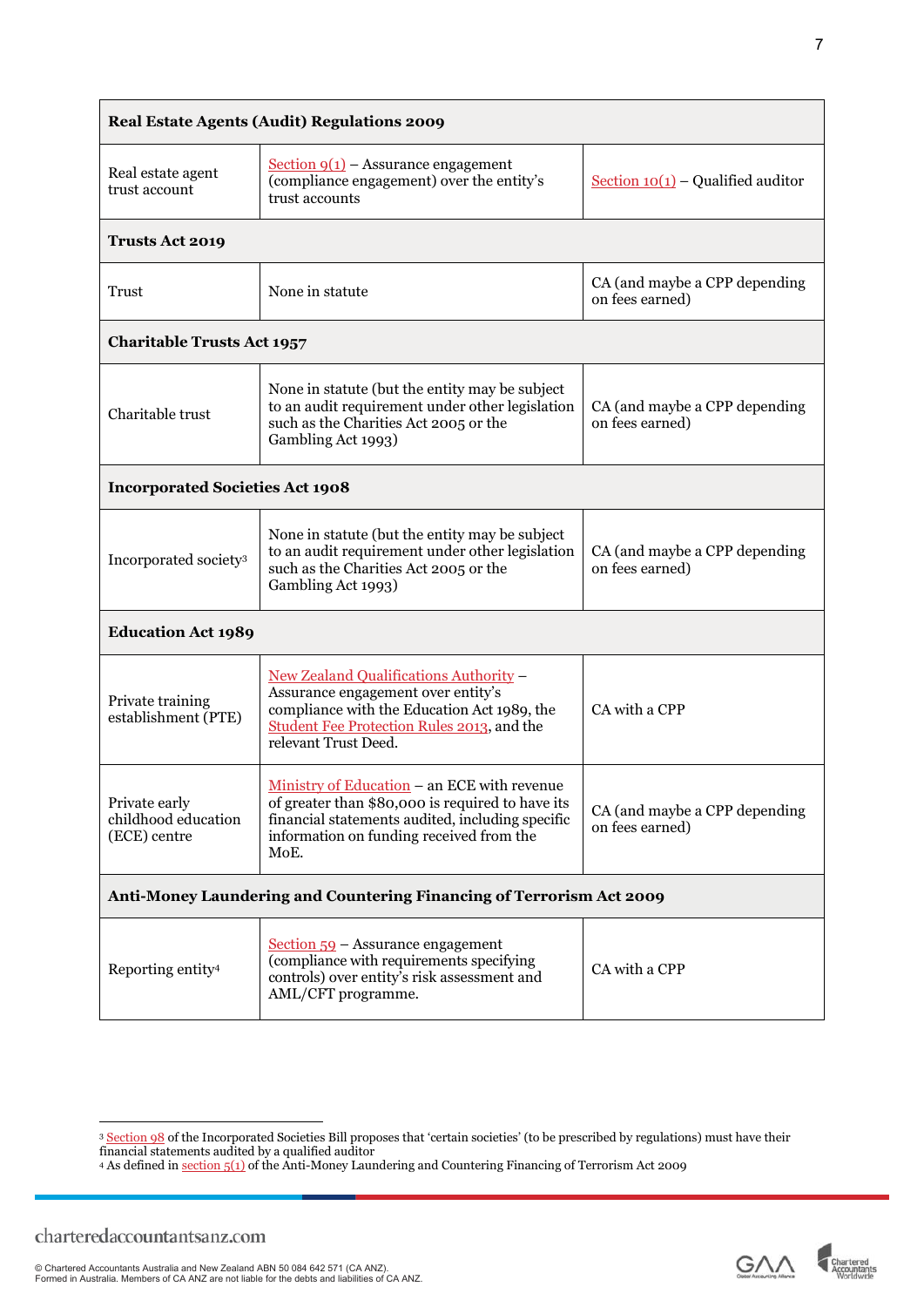# **Appendix: Summary of size criteria**

- (a) [Section 45\(2\)](http://www.legislation.govt.nz/act/public/2013/0101/latest/DLM5206501.html?search=sw_096be8ed80db6e81_overseas_25_se&p=1) of the Financial Reporting Act 2013. An overseas company or a New Zealand company that is a subsidiary of an overseas company is **large** in respect of an accounting period if at least one of the following applies:
	- (i) As at the balance date of each of the two preceding accounting periods, the total a[ssets](#page-7-0)<sup>5</sup> of the entity and its subsidiaries (if any) exceed \$22 million.
	- (ii) In each of the 2 preceding accounting periods, the total rev[enue](#page-7-1)<sup>6</sup> of the entity and its subsidiaries (if any) exceeds \$11million.
- (b) [Section 204\(3\)](http://www.legislation.govt.nz/act/public/1993/0105/latest/DLM320899.html) of the Companies Act 1993. The New Zealand business of an overseas company is **large** in respect of an accounting period if at least one of the following applies (calculated as if that business were an entity):
	- (i) As at the balance date of each of the two preceding accounting periods, the total assets4 of the entity/business exceed \$22 million.
	- (ii) In each of the two preceding accounting periods, the total revenue5 of the entity/business exceeds \$11 million.
- (c) [Section 45\(1\)](http://www.legislation.govt.nz/act/public/2013/0101/latest/DLM5206501.html?search=sw_096be8ed80db6e81_overseas_25_se&p=1) of the Financial Reporting Act 2013. A New Zealand company (other than a subsidiary of an overseas company), limited partnership, partnership and an industrial and provident society is **large** in respect of an accounting period if at least one of the following applies:
	- (i) As at the balance date of each of the two preceding accounting periods, the total assets<sup>4</sup> of the entity and its subsidiaries (if any) exceed \$66 million.
	- (ii) In each of the two preceding accounting periods, the total revenue5 of the entity and its subsidiaries (if any) exceeds \$33 million.
- (d) [Section 42D\(1\)\(a\)](http://www.legislation.govt.nz/act/public/2005/0039/latest/DLM6439444.html) of the Charities Act 2005. A registered charity is **large** if in each of the two preceding accounting periods if the total operating expend[iture](#page-7-2)<sup>7</sup> of the entity and all entities it con[trols](#page-7-3)8 (if any) is \$1.1 million or more.
- (e) [Section 42D\(1\)\(b\)](http://www.legislation.govt.nz/act/public/2005/0039/latest/DLM6439444.html) of the Charities Act 2005. A registered charity is **medium** if it is not large; and in each of the two preceding accounting periods, the total operating expenditure<sup>6</sup> of the entity and all entities it controls<sup>7</sup> (if any) is \$550,000 or more.
- (f) [Section 46](http://www.legislation.govt.nz/act/public/2013/0101/latest/DLM4632962.html) of the Financial Reporting Act 2013. A friendly society is a **specified not-for-profit entity** in respect of an accounting period if, in each of the two preceding accounting periods, the total operating paym[ents](#page-7-4)9 of the entity are \$140,000 or more.
- (g) [Section 276A\(5\)](http://www.legislation.govt.nz/act/public/1993/0004/latest/DLM6044133.html) of the Te Ture Whenua Māori Act 1993. A Māori incorporation is **large** in respect of a financial year if, in each of the two preceding financial years, the total revenue<sup>5</sup> of the Māori incorporation and its subsidiaries (if any) exceeds \$10 million.





<span id="page-7-0"></span><sup>5</sup> As defined in paragraphs 8, 11-13 of XRB A2 *Meaning of Specified Statutory Size Thresholds*

<span id="page-7-1"></span><sup>6</sup> As defined in paragraphs 8-13 of XRB A2 *Meaning of Specified Statutory Size Thresholds*

<span id="page-7-2"></span><sup>7</sup> As defined in paragraphs 23C-23G of XRB A2 *Meaning of Specified Statutory Size Thresholds*

<span id="page-7-3"></span><sup>8</sup> As defined in paragraph 23H of XRB A2 *Meaning of Specified Statutory Size Thresholds*

<span id="page-7-4"></span><sup>9</sup> As defined in paragraphs 15-16 of XRB A2 *Meaning of Specified Statutory Size Thresholds*